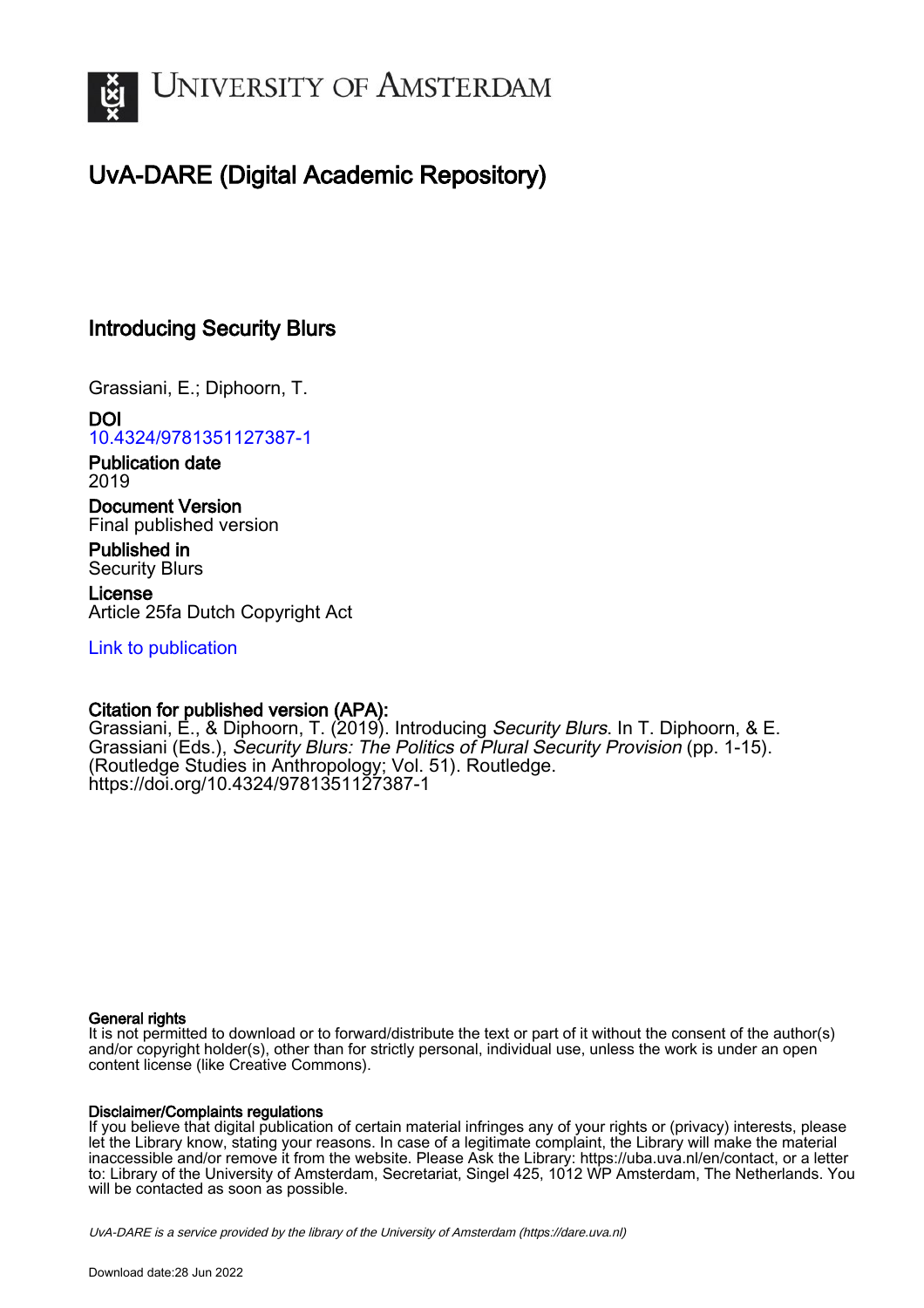# **Introducing** *Security Blurs*

*Erella Grassiani and Tessa Diphoorn* 

In my neighbourhood<sup>1</sup> in Southern Tel Aviv, white cars can be seen patrolling the streets, with blue and yellow markings, looking very much like regular Israeli police cars. I have learnt to distinguish them, though, by their yellow and blue lights, as opposed to the blue and white lights of a "real" national police vehicle. The neighbourhood is known for its poverty, crime, prostitution and, more recently, for the many African refugees who have found shelter in the small houses around the market. The city of Tel Aviv has neglected this "backyard" of its shiny sea front. In reaction to the increasingly "dangerous" situation in this neighbourhood and others like it, the municipality has initiated a combined "Urban Security Patrol" (Sayeret L'Bitachon Ironi or SELA): security cars belonging to the municipality are staffed with municipality security personnel and police officers. Both actors wear similar dark uniforms with comparable emblems on their arms, and often both are armed and carry handcuffs and other security equipment. According to the official site of the municipality, the units are formed to prevent criminality and terror acts, to aid the police in securing the city and its citizens and to protect the city's property. 2

This illustration of a specific type of security provision in the first author's everyday life is comprised of what we shall call different *security blurs*: performances aimed at providing a sense of (perceived) safety that includes numerous and different actors, roles, objects and aesthetical appearances that overlap, and through this overlapping, create various forms of blurriness. Such occurrences raise questions about what security is, who is providing it, whom it is provided for, and how it can be interpreted by the actors involved. In this case from South Tel Aviv, we could examine the relationship between the different actors – the municipality security personnel and the police officers – and their motivations and goals during these patrols, or we could focus on the materialities and aesthetics, such as their uniforms and vehicles, in order to uncover and understand what type of security we are observing. More importantly, we could question what such performances

\* \* \*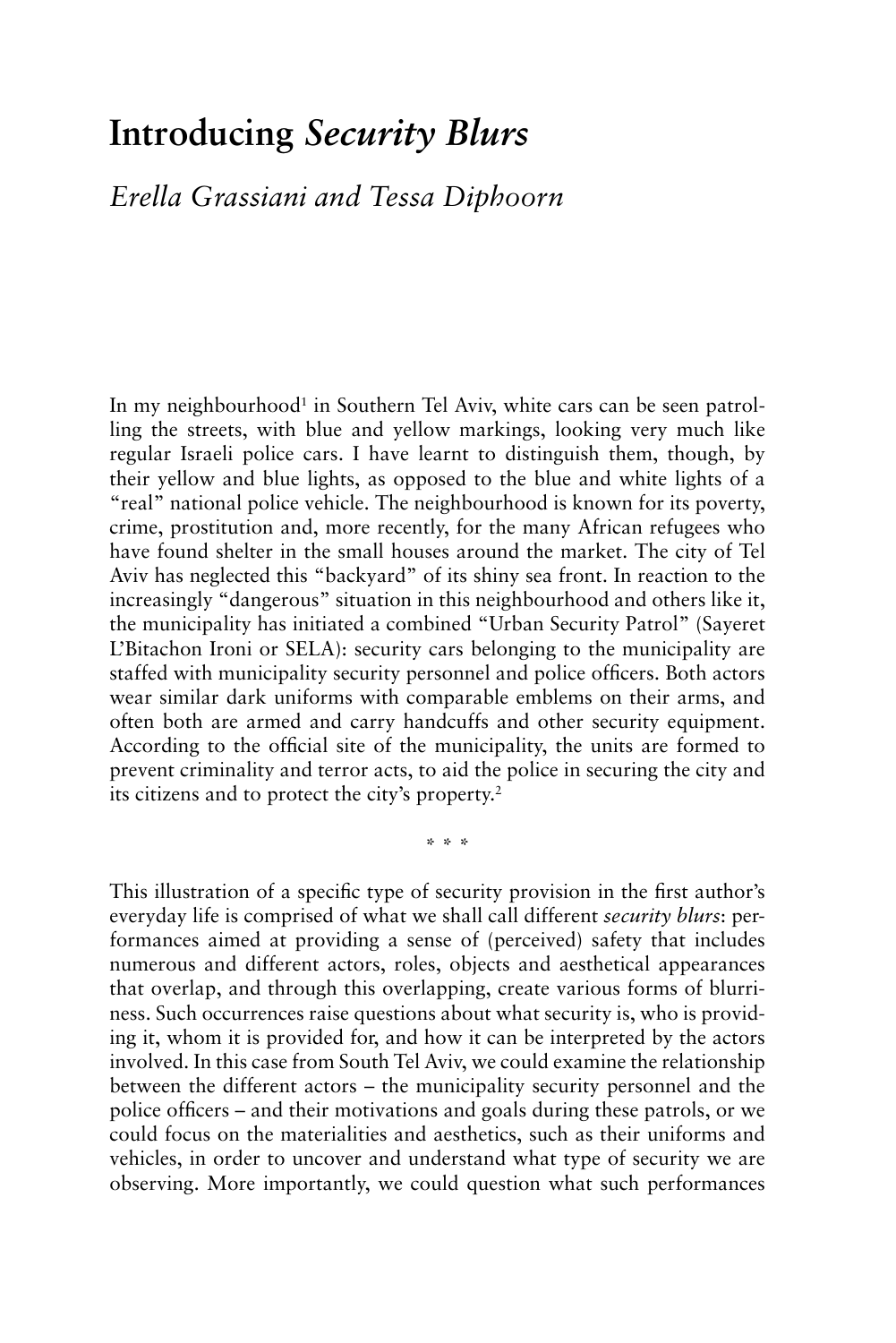of security teach us about sovereignty, power and the legitimacy of actors in the eyes of the public and of themselves? What social problems can such multi-faceted patrols encounter and produce? What political dynamics are at play that define how such security work targets specific neighbourhoods and populations?

In this volume, we want to explore such questions in order to better make sense of the various security acts and performances observed across the globe that are based on an intermixing of actors, objects, goals and roles, and through this intermixing, create new and different ideas and interpretations of what security is, or can be. We propose to do so by introducing the concept of *security blurs* and showing the complexities that are overlooked when focussing on isolated actors and their activities alone. The idea of "blurs" is often used to indicate ways of obscuring, of producing uncertain and unclear phenomena. Rather, we use it here to show how within security acts (as defined emically by many of the relevant actors), there is a multitude of interrelated dimensions and meanings that are intertwined. Firstly, we use "blurs" as a noun, to refer to the visible and identifiable manifestations of security that constitute multiple, overlapping set of actors, roles, motivations, values, materialities and power dynamics in their inception and performance. Secondly, we use "blurs" as a verb, to refer to the performative and effective characteristic of security performances, namely that through its enactment, a performance of security itself changes and with that our understanding of it. Security blurs are thus identifiable phenomena, like the patrol in Tel Aviv, but also have an effect that blurs our interpretations and understandings of power and social order.

By advancing the concept of security blurs, we aim to present a new anthropological approach to security by explicitly addressing the overlap and entanglement of the practices and discourses of state and non-state security providers, and the associated forms of cooperation and conflict that permit an analysis of these actors' activities as increasingly "blurred". These blurs and the way they come into being are deeply political, with the state/non-state boundary negotiated, crossed and defended according to the underlying interests of the actors involved. The past couple of decades have seen a proliferation of anthropological research on policing, which discusses the range of security providers that include formal state institutions, such as the police and the military, but also non-state actors such as gangs, community policing organisations, vigilante organisations and private security companies. Furthermore, this body of work has highlighted the pluralisation and hybridisation of security provision (Albrecht 2016; Albrecht and Kyed 2015; Colona and Jaffe 2016; Diphoorn 2016; Diphoorn and Kyed 2016), thereby demonstrating that policing and security are inherently relational and processual. Yet, at the same, most of the studies tend to zoom in on the daily security practices of one of these actors as the prime focus of analysis. This edited volume makes an important new contribution to anthropological work on security by going beyond previous research that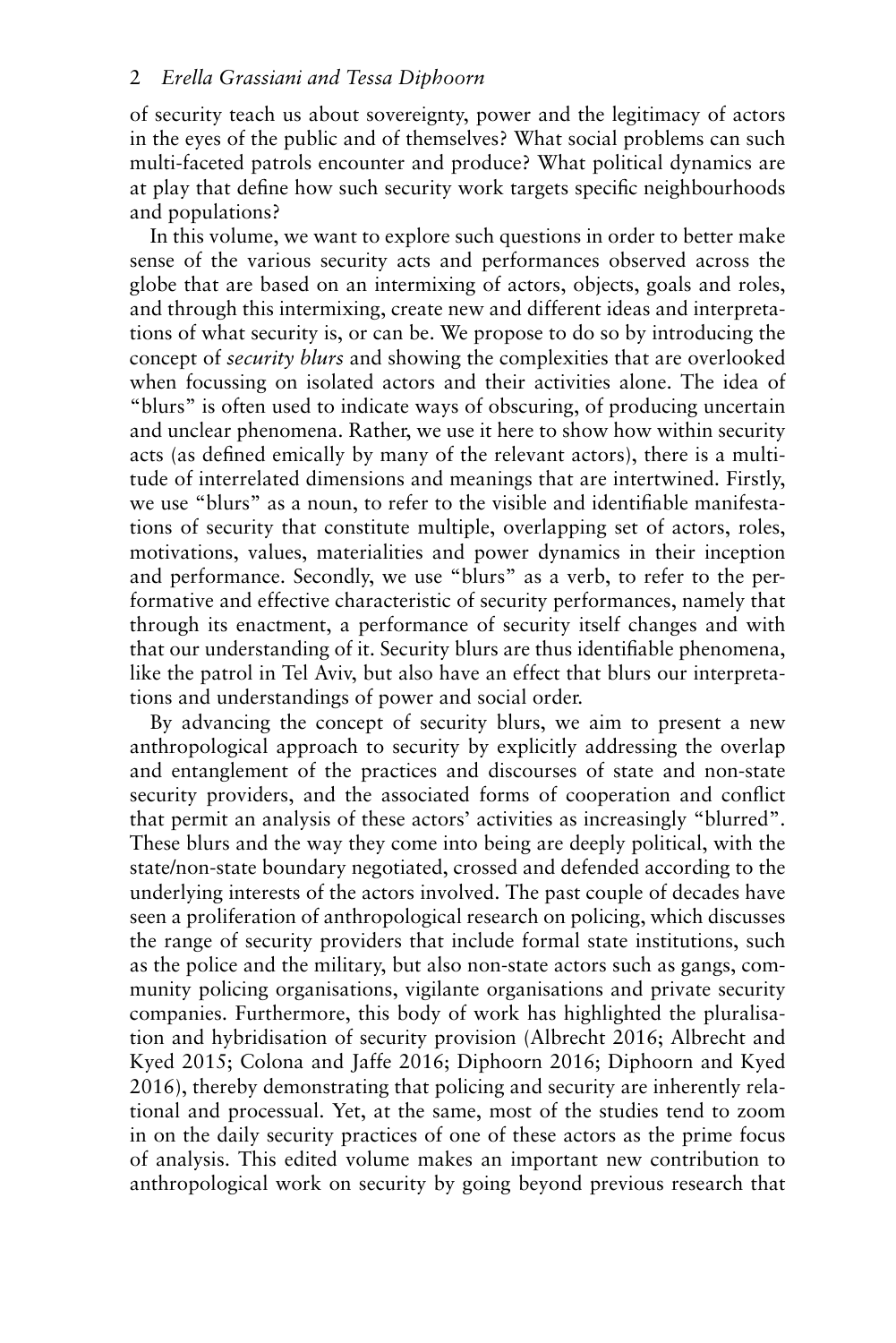considers security actors in (relative) isolation and by specifically engaging with the ways in which practices, ideas and objects are entangled and result in diverse forms of blurring.

Thus, this volume focuses on the indistinct boundaries that characterise the entire spectrum of security providers as it aims to understand how such boundaries and their blurring are inherently political processes and concern issues of sovereignty and power. By doing so, we seek to problematise the use of dichotomies such as "formal" versus "informal", "state" versus "nonstate", and "illegal" versus "legal" in our understanding of security. Negotiations over cooperation between different security providers – whether this will occur, and if so how and to what end – and the security act itself always involve (competing) claims of authority and control. Understanding the diverse meanings of such political processes requires detailed ethnographic studies of everyday security practices across a range of cultural and national contexts, which this volume aims to provide.

By focusing on the blur itself, i.e. the point at which blurring comes to the fore and is visible, and on the process of blurring to understand its effects, this volume concentrates on the power struggles and uncertainties that emerge from these entanglements and overlaps between security providers. Drawing on different cases from across the world, this collective work demonstrates how blurriness between security actors and practices involves contestations that (re)produce ambiguities for ordinary citizens and for security actors themselves. Security blurs emerge when different actors interact, thereby reconfiguring security ideas, logics and practices. However, security blurs should not be equated with instances of collaboration or competition; rather, we should understand the negotiation of boundaries – state/ non-state, formal/informal, human/non-human and corporate/voluntary – as central to political practice. By elaborating this approach, and by focusing on the everyday encounters through which new understandings and enactments of security develop, this volume provides a novel and critical analysis of security realities across the globe and moves beyond existing concepts such as pluralisation.

Each contribution in this volume explicitly takes a "security blur" as the starting point of its analysis and shows how they come into being by exploring how and why the entanglement between different security actors, materialities or responsibilities occurs in a specific context, and what larger politics this reflects. In the opening chapter, Jeremy Siegman focuses on military/ civilian blurring and how security blurs emerge in Super-Israel, a supermarket in an Israeli settlement in the Israeli-occupied West Bank. In the following chapter, Moritz Schuberth analyses the multiplicity of armed groups in Haiti and shows how security blurs emerge in the process of labelling such actors. Also focusing on the assortment of various local security providers, Laurens Bakker investigates the blurs that arise when *ormas* (societal organisations) provide informal security activities within their communities in Indonesia. In the fourth chapter that takes us to Mumbai, Atreyee Sen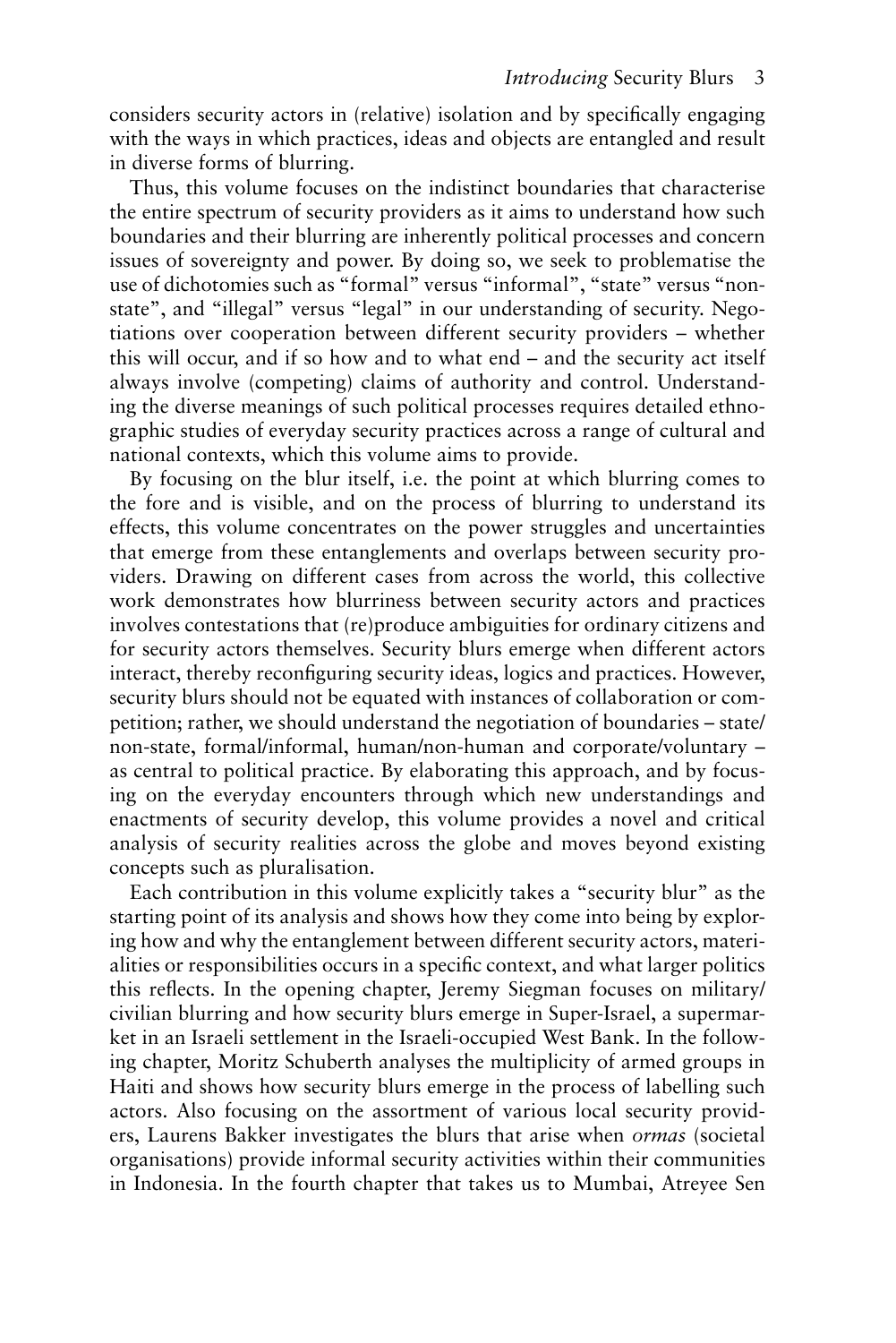analyses how security blurs emerge through militant moral policing practices that are simultaneously performed by a range of actors (low-ranked policemen, security guards, and lower class female civilians) and are shaped by notions of morality, violence, religion and sovereignty. Claims to sovereignty also lie at the heart of Helene Maria Kyed's chapter on Maputo. Kyed analyses the entanglements between civilian and state policing and how both policing actors and police practices produce security blurs. Also focusing on community practices, Line Jakobsen and Lars Buur's chapter on La Paz portrays the entanglements between community policing and vigilantelike practices that result in "blurred (in)securities". And in the last chapter on the Copenhagen airport, Perle Møhl describes the continuous blurring of responsibilities, decision-making and ongoing negotiations between the various human actors, and between human and non-human ones in the process of determining risks.

This volume thus comprises diverse case studies that approach security blurs from different perspectives, even as they all draw on rich, in-depth ethnographic fieldwork. And through this data, they are able to: 1) unravel the complex processes of boundary manipulation and negotiation in relation to national, territorial and economic interests, 2) address the ambiguities of security and uncover the power struggles that lie at the core of processes of blurring and 3) demonstrate how blurs impact the daily lives of ordinary citizens. By unpacking both the similarities and disparities across different cultural, political and geographical contexts, this volume addresses the globally urgent topic of security, demonstrating the range of security performances and their centrality to political contestation.

After a brief discussion of the anthropological focus on security, we will show how we use the concept of "security blurs" through a threedimensional approach and how these dimensions are discussed throughout the various chapters. We end with a note on the key role that ethnographic fieldwork – a core component of an anthropological approach – plays in identifying and unravelling security blurs.

#### **Anthropology of security**

Anthropologists have engaged with issues that could be categorised as security and insecurity for a long time, yet only in the last few decades has the idea of an "anthropology of security" emerged as a potential focus within the discipline whereby security is regarded as "a critical object of study in its own right" (Glück and Low 2017, 283). In a useful overview, Limor Samimian-Darash and Meg Stalcup (2016) divide the existing scholarly work into four main fields. The first focuses on "violence and state terror" and primarily includes work conducted in the 1990s and 2000s that dealt with both urban insecurity and armed conflict (see Feldman 1991; Nordstrom and Robben 1995; Scheper-Hughes and Bourgois 2004; Caldeira 2000; Low 2013). These studies show the complexity of violence and its structural and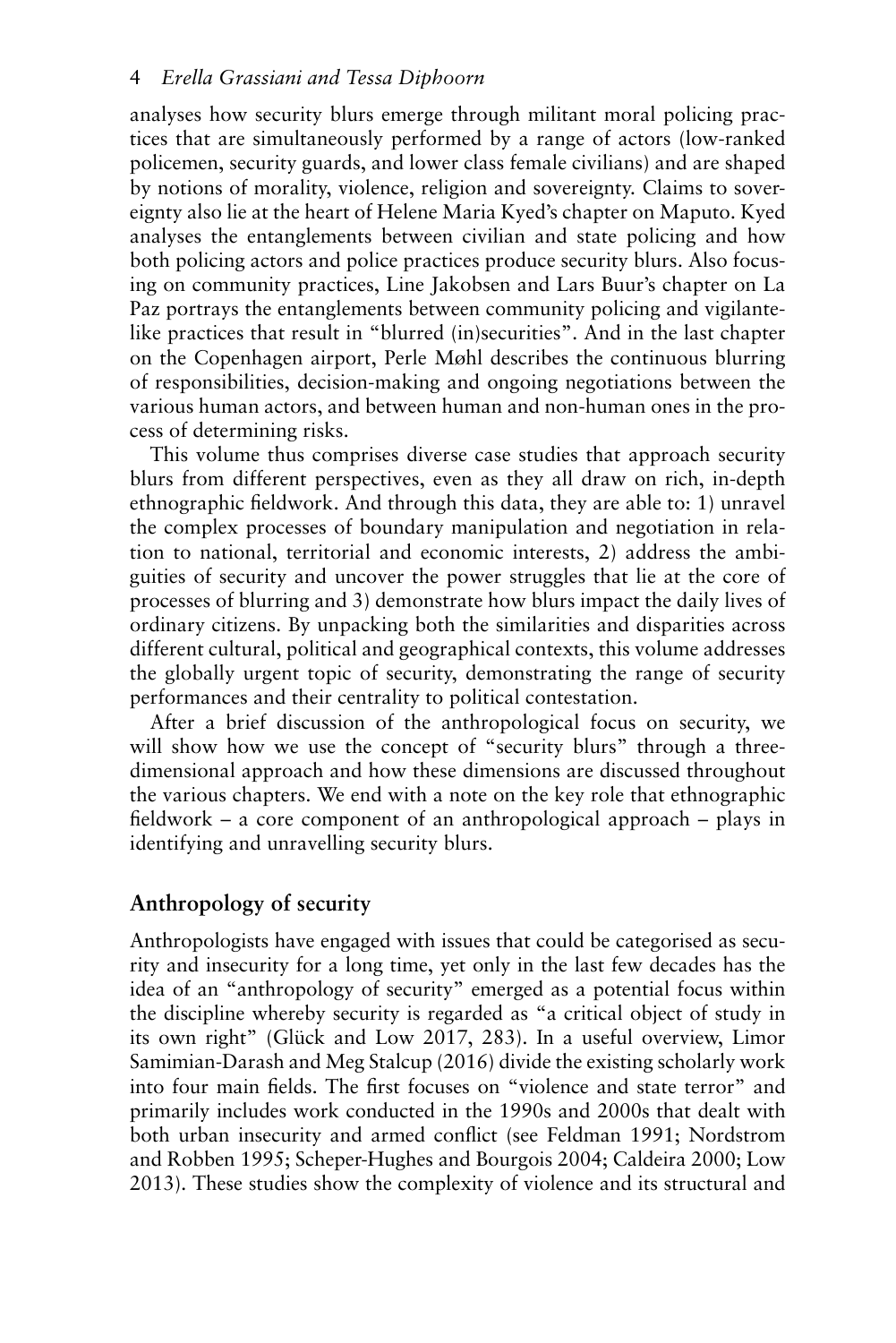everyday nature. They mostly take the individual as focus point and hence overlook the collectivity of feelings of (in) security. The second field consists of works on "military, militarisation, and militarism", where a new focus was found in perpetrators and the organisational aspects of state induced violence. Most studies focused on the military (Ben-Ari 1998; Grassiani 2013; Winslow 1997) and more recently, on state police forces (Denyer Willis 2015; Fassin 2013, 2017; Garriot 2013; Jauregui 2016; Karpiak 2010).

The third field includes work on "para-state securitisation" and security produced "outside" the state, for example, by gangs (Jensen 2008; Rodgers 2006; Van Stapele 2015), vigilante organisations (Bakker 2015; Buur 2006; Pratten and Sen 2007), community policing initiatives (Kyed 2009; Ruteere and Pommerolle 2003), and private security companies (Diphoorn 2016; Grassiani and Volinz 2016 ; Larkins 2017 ; Mynster Christensen 2017 ; Higate and Utas 2017). The influential work by Goldstein (2010) also belongs to this field, in which he calls for a critical anthropology of security and encourages researchers to further reveal the "multiple ways in which security is configured and deployed – not only by states and authorised speakers but by communities, groups and individuals – in their engagements with other local actors and with arms of the state itself" ( 2010 , 492). In line with Goldstein's call, a growing body of work has come into existence, including edited volumes (Maguire et al. 2014; Pedersen and Holbraad 2013; Hurtado and Ercolani 2013) and several special issues in journals such as *Etnofoor* (2015), *Conflict and Society* (2017), *Qualitative Sociology* (2017) and *Anthropological Theory* (2017). In this last issue, Zoltán Glück and Setha Low (2017) introduce a sociospatial framework for the anthropology of security. This framework includes looking at how security is produced through various forces and how " *security operates as a productive process* " (281, italics in original) on its own. With this framework, the authors claim that we can better understand the contradictions and ambiguities that define what they refer to as "states of security".

The last and fourth field that Samimian-Darash and Stalcup (2016) discuss is the one they propose and advocate for; namely the assemblage approach to security that includes "objects, concepts, and rationalities related to different security forms of action as well as the ethical mode of the anthropologist" (12). Abrahamsen and Williams (2009) already promoted such an approach earlier, and we understand that such a comprehensive approach seems both useful and attractive, as it specifically focuses on security actions and includes the various factors that define them, like we intend to do. However, because of its all-encompassing nature, the assemblage approach is, as we have argued elsewhere, too broad to act as a useful analytical tool to understand security practices in depth (Diphoorn and Grassiani 2016). Furthermore, an assemblage approach does not always adequately convey the ambiguities that emerge from policing. In contrast, the idea of security blurs aims to act as an analytical tool that emphasises the various opacities that are inherent to security practices.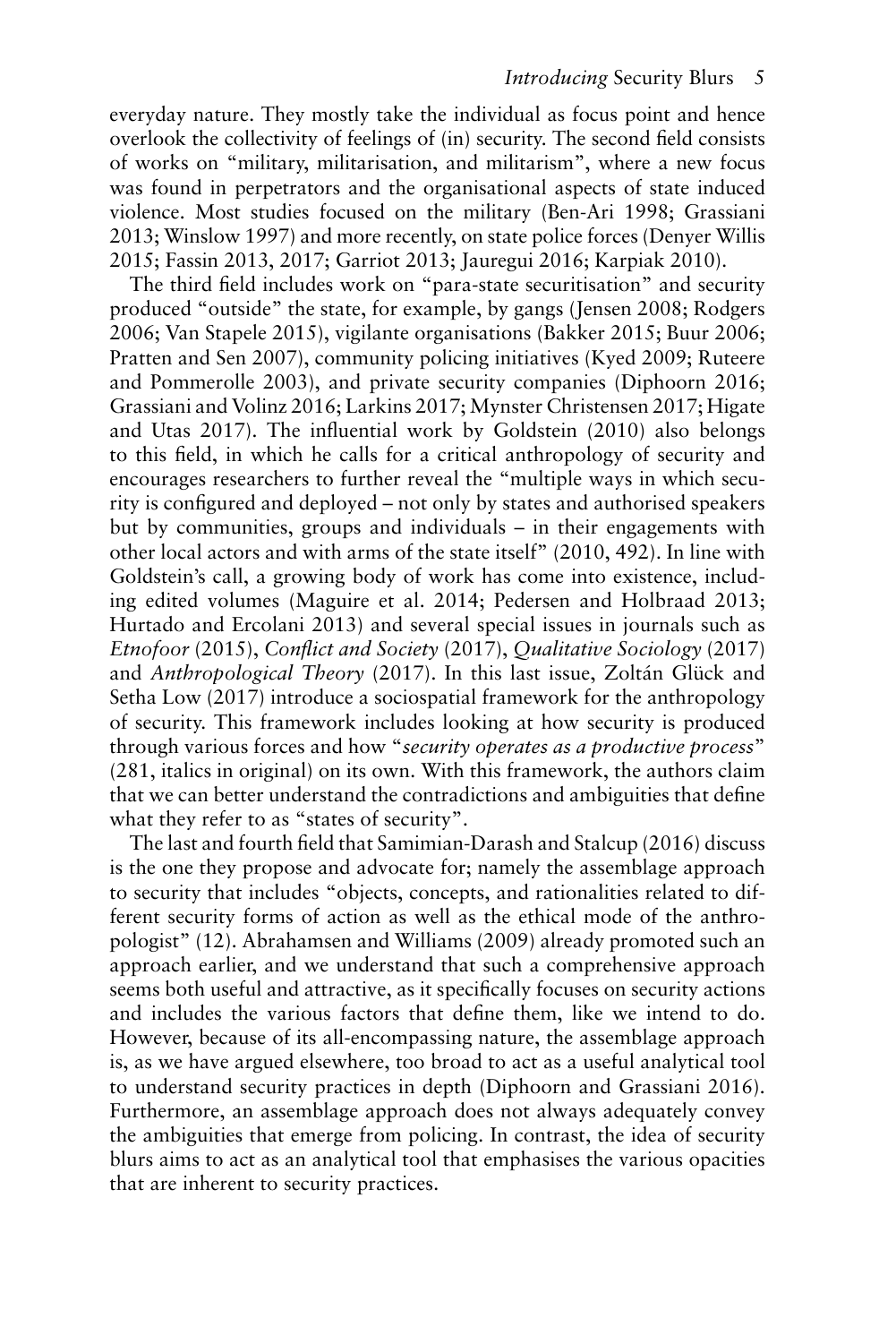#### 6 *Erella Grassiani and Tessa Diphoorn*

Essentially, many of the contributions in this volume could use the security assemblage framework to analyse how various actors, objects, networks and rationalities come together to provide and/or create a sense of security (and Møhl explicitly uses this approach in her chapter). However, in this volume, we regard the assemblage as a prior assumption and go a step further by fleshing out the blurriness that defines so many security practices across the globe and that are observed within the assemblage approach, but not always investigated in detail. This means that we are not only interested in analysing the ways in which security assemblages emerge and exist, but that we are particularly attentive to the blurriness of its context, performance and effects as we will explain further below. In this way this book draws from all of the different bodies of work mentioned above, bringing forth dimensions of violence, militarism and non-state policing, and examines them in more depth through the security blurs that are intrinsically a part of them.

#### **Security blurs**

As hinted to in the previous section, we approach security as a performance; as an act that is identified, both by the actors doing it and those affected by it, as a form of "doing security". We want to stay away from defining security as an objective state of being that one can achieve (or does not manage to) and that carries a specific value in society. In fact, we share much of the critique (e.g. Neocleous and Rigakos 2011 ) against the habitual ways in which "security" has come to equate any form of (perceived) threat and thereby conjures sentiments of fear and uncertainty. We do not intend to reproduce such conventions of security. Yet despite this critique, many people across the globe identify themselves as security providers, as individuals who are involved in "doing" security and we cannot ignore this self-labelling. In the various case studies examined in this volume, individuals use security as a form of self-identification, for example, security actors who are making things, people and places safer. Security is thus very much an emic term that is used by our interlocutors, and conveys different meanings in various parts of the world. We therefore use the idea of security not to refer to an objective state that can be achieved, but as a subjective and self-identified label and act. And within these acts, towards some kind of subjective safe state of being for different actors, blurs emerge and occur – as both a process and as a state of being.

We define security blurs as manifestations of security that are visible and identifiable, yet in their inception and performance, they are constructed and made up of myriad overlapping sets of actors, roles, motivations, values, materialities and power dynamics. If we revisit the example from Tel Aviv, it is clear that security is being enacted; yet the different dynamics, relationships and constituents behind this enactment remain unclear at first sight. The security performance itself is therefore visible and recognisable,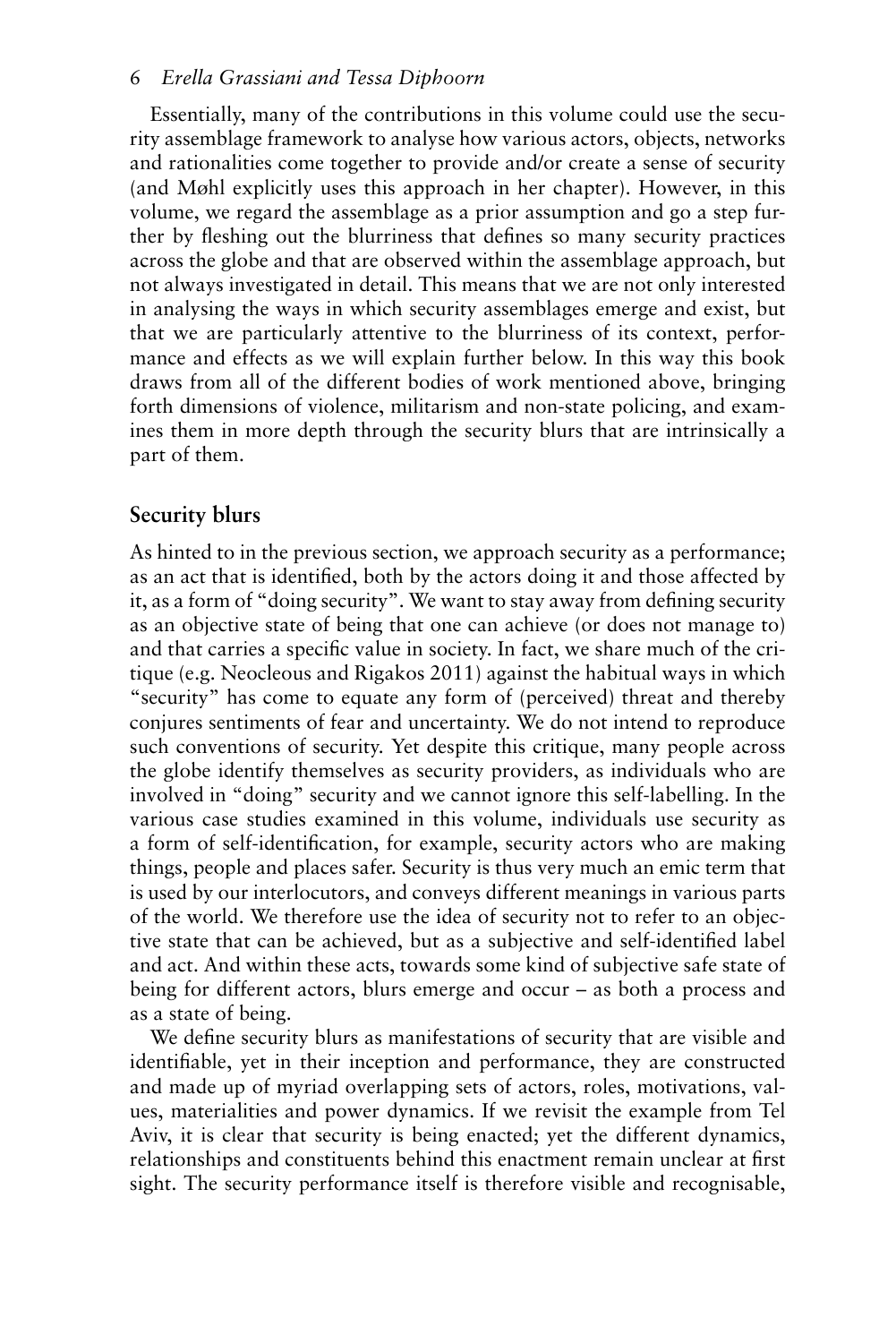as something that has the aim of providing a sense of safety for a specific group of people, yet the processes and dynamics around the performance demand further investigation.

In order to further unravel such cases, we propose to employ a threedimensional approach to analyse security blurs by focusing on three different, yet interrelated, simultaneous and fluid layers: the structural, the performative, and the effective. This entails that a blur emerges at its inception due to complex social structures and political dynamics (structural); continues through its performance by different actors, roles and objects (performative); and works through in the effect of its performance, namely on and through different audiences (effective). In each of the contributions to this volume, these three layers are present, yet some layers emerge more prominently in certain chapters than in others. In the following section, we will further discuss these layers by examining how they materialise throughout the chapters.

#### *The structural layer*

The structural layer refers to the larger context in which the security performance takes place. This includes the presence of various institutions (both formal and informal), legal frameworks, political and historical trajectories of power and domination, economic structures of power that define matters of class and financial opportunities and social conditions, such as race, ethnicity and gender, to name but a few, that determine the environment in which the security blur manifests itself. In the introductory example from Tel Aviv, for example, the structural layer of the performance refers to the existence of various institutions that are part of this patrolling initiative (the Tel Aviv municipality, the Israeli police and the private security company that provides guards for the patrols); the legal frameworks within which the patrol, the actors, and their duties and rights are embedded in and defined by, such as the laws determining firearm use and ownership and the extensive regulation system of the private security industry. Furthermore, it can include issues of inequalities surrounding the patrols in Israel in general, which only municipalities with certain financial capacities can afford.<sup>3</sup> We can even extend the analysis further by incorporating the larger geo-political context of Israel, and thereby include the occupation of Palestinian land and accompanying ideas about Palestinian (Arab) others and, for example, the thousands of African refugees who do not receive asylum and as such are exposed to inhumane conditions in Southern Tel Aviv. Combined, all of these dimensions and facets constitute the structural layer.

A chapter of this volume that highlights the structural layer is Jeremy Siegman's chapter on the blurring of civilian/military life. In his analysis of Super-Israel, a supermarket in an Israeli settlement in the occupied West Bank, he analyses the co-presence of violent military occupation and setter-colonialism that define Israel's militarised security and counter-terror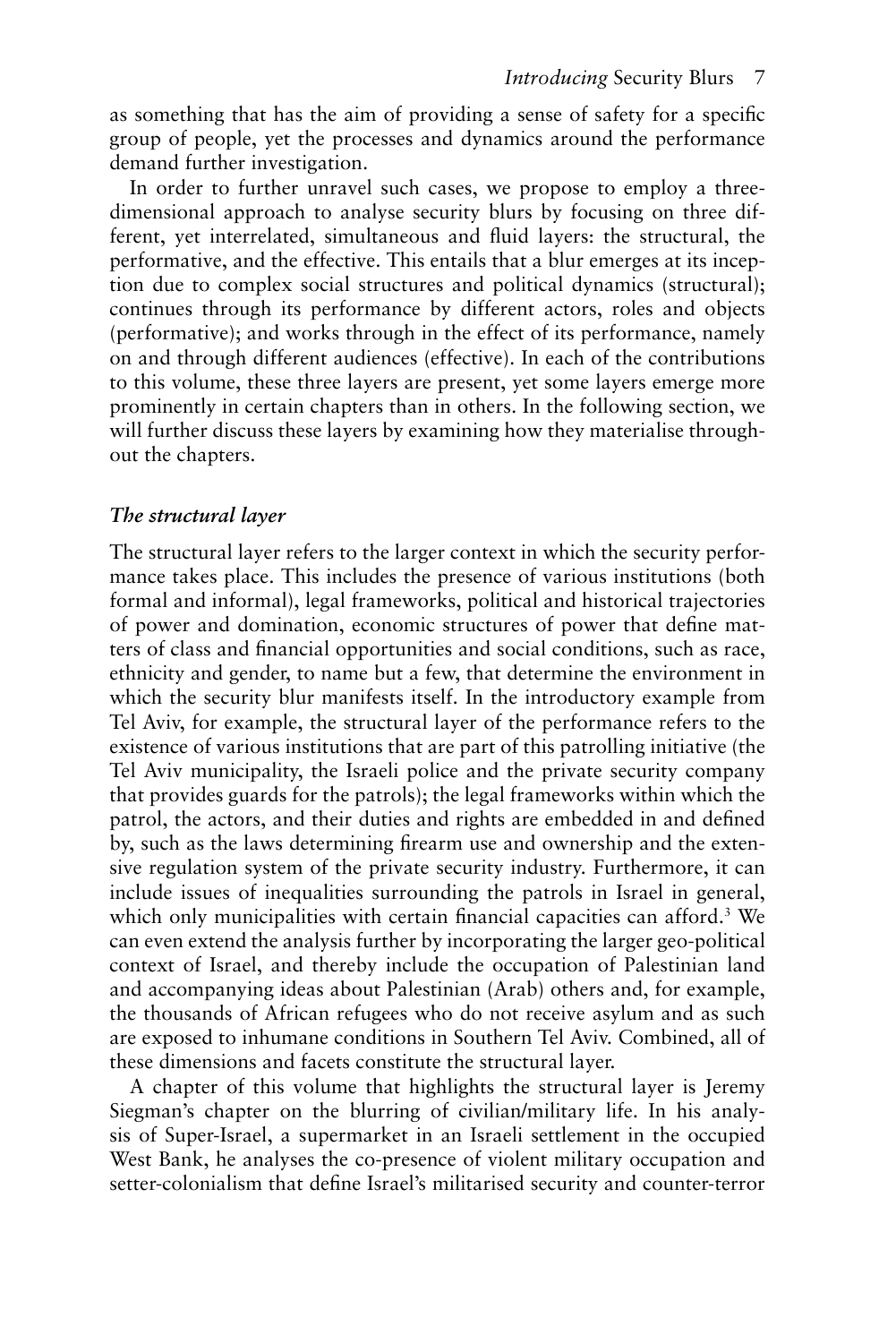apparatus, and he portrays how these political structures shape two blurred processes at the supermarket: the militarisation and civilianisation of security. Through his insightful ethnographic data, he portrays how private forms of security are used to not only normalise the Israeli occupation in everyday life, but also the settler presence that is part of it, even as the Israeli military apparatus comes into full view at times. Although Siegman's chapter is focused on everyday life, it nonetheless highlights the structural layer in a particular way: his operationalisation of terms such as "settler colonialism" and "military occupation" draw continued attention to how everyday life is shaped by these dominant structures, more bluntly than some of the other authors. Nonetheless, in their own ways, all the chapters demonstrate the importance of considering the wider context within which security performances take place.

#### *The performative layer*

With the performative layer, we are referring to the security act itself: to the performance of actual practices which includes the actors (state and non-state, armed and non-armed, formal and informal), their motivations and perceptions, and the various materialities that constitute the performance, such as cars, weapons, uniforms, documents and technologies. If we look again at the introductory example, we can identify the various actors involved in the performance; private guards employed by the municipality and police officers. We further recognise the role of the aesthetics of the vehicles, as the municipality patrol car closely resembles a regular police vehicle, and we can see how the uniforms of the different actors are almost similar. The role of the weapon is also important in this example; both actors can carry a weapon (in the case of the guards, this depends on their specific clearance by police and the ministry of defence), but they face different regulations concerning its use. The daily interactions between the dissimilar actors, the different sponsors they have (state and municipality), their use or disuse of specific objects, the way they use these objects and the negotiations surrounding their daily work can all be analysed as blurs.

Most of the contributions of this volume flesh out the security blurs at this performative layer, and portray how they occur across the various actors involved who habitually trespass across so-called borders of state versus nonstate and informal versus formal. The chapter where blurs between security providers is most prevalent is that by Moritz Schuberth, who explicitly discusses the blurriness between various armed groups in Haiti. In addition to highlighting the problematic process by which these actors are labelled, which is often done by external actors, Schuberth shows the blurring between providers of security and providers of insecurity, who are often one and the same. He therefore proposes to shift our focus to the sponsors, rather than the producers of security, as this provides more insight into their motivations and makes it possible to discern security blurs.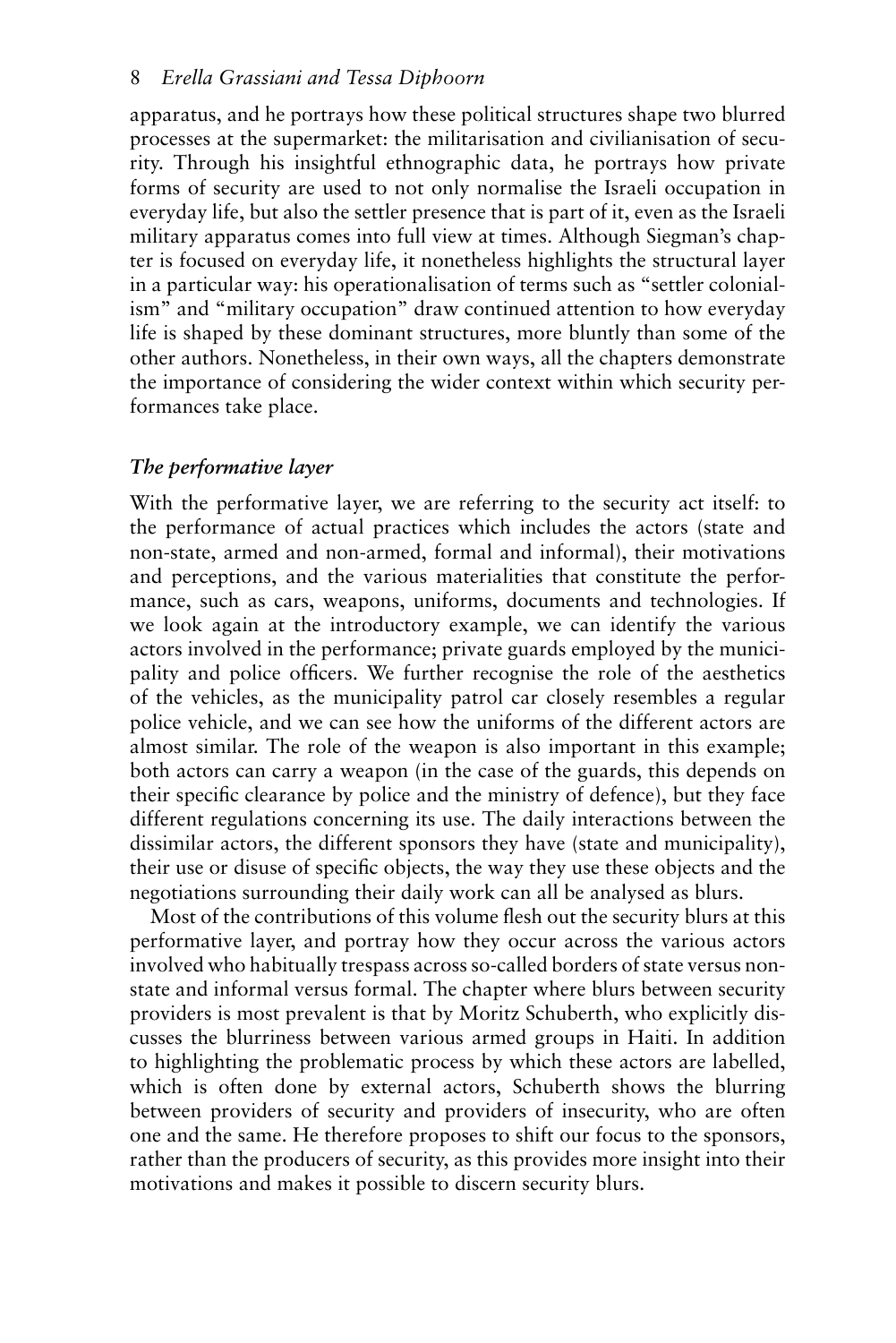In Perle Møhl's chapter on border security at Copenhagen airport, she describes the various actors and technologies operating at the airport as an unstable security assemblage and portrays the blurring of responsibilities, decision-making and ongoing negotiations between the human actors, and between human and non-human ones. She distinguishes between two types of blurs. The first occur on a structural level and this refers to the conflicting agendas and interests of the various actors, which appear coherent on the surface, but are in fact blurred and unclear. The second are blurs that occur in the particular instances where control authority is allocated and when decisions are made by the various actors. Combined, this chapter depicts how the presence of numerous actors and the overlapping and intermixing of roles, motivations, responsibilities and practices produce various forms of blurs.

Similarly, in Atreyee Sen's chapter, security blurs also merge through the co-production of (informal) policing activities, this time by resident women with strong Hindu nationalist sympathies, policemen and security guards in an effort to combat "loose girls" and the indecency they bring to the neighbourhoods. Sen shows how issues of responsibilisation become important within the community around questions about who is responsible of "security" and how is security defined (and by whom). In this case, the community members use the moral argument, as they believe that "immoral" behaviour of women will attract criminals, paedophiles and the like. In this chapter we do therefore not necessarily see a blurring among actors, but a blurring of their motivations and goals, making it unclear to identify who is steering policing practices and who will benefit from them in terms of (perceived) safety or status for example.

Sen's chapter also uncovers the crucial role of urban space in defining security blurs by comparing militant moral policing practices conducted in two different spaces – a bridge and a park. Through this analysis, she shows how violence and security are embodied and experienced in everyday urban space and how they impact spatio-temporal milieus that eventually develop gendered geographies of urban fear. The prominence of space is also crucial in areas that can be defined as frontier-like or as in-between settings, which often act as sites of power struggles between the state and non-state security actors working to keep certain groups out and civilians who either are rejected or embraced by the state. In Møhl's chapter, for example, the specific setting of the airport determines that the decision-making processes concerning access to the airport is tricky and unpredictable and that the threshold for facial recognition becomes blurry when machines take over the tasks of humans.

The role of machines is an example of the prominent role of security technologies in Møhl's chapter, where we cannot underestimate the decisive role that objects, materialities and technologies play in shaping the security blur, especially at the performative layer. We do not only learn more about crucial technologies, such as Automated Border Control (ABC) and algorithmic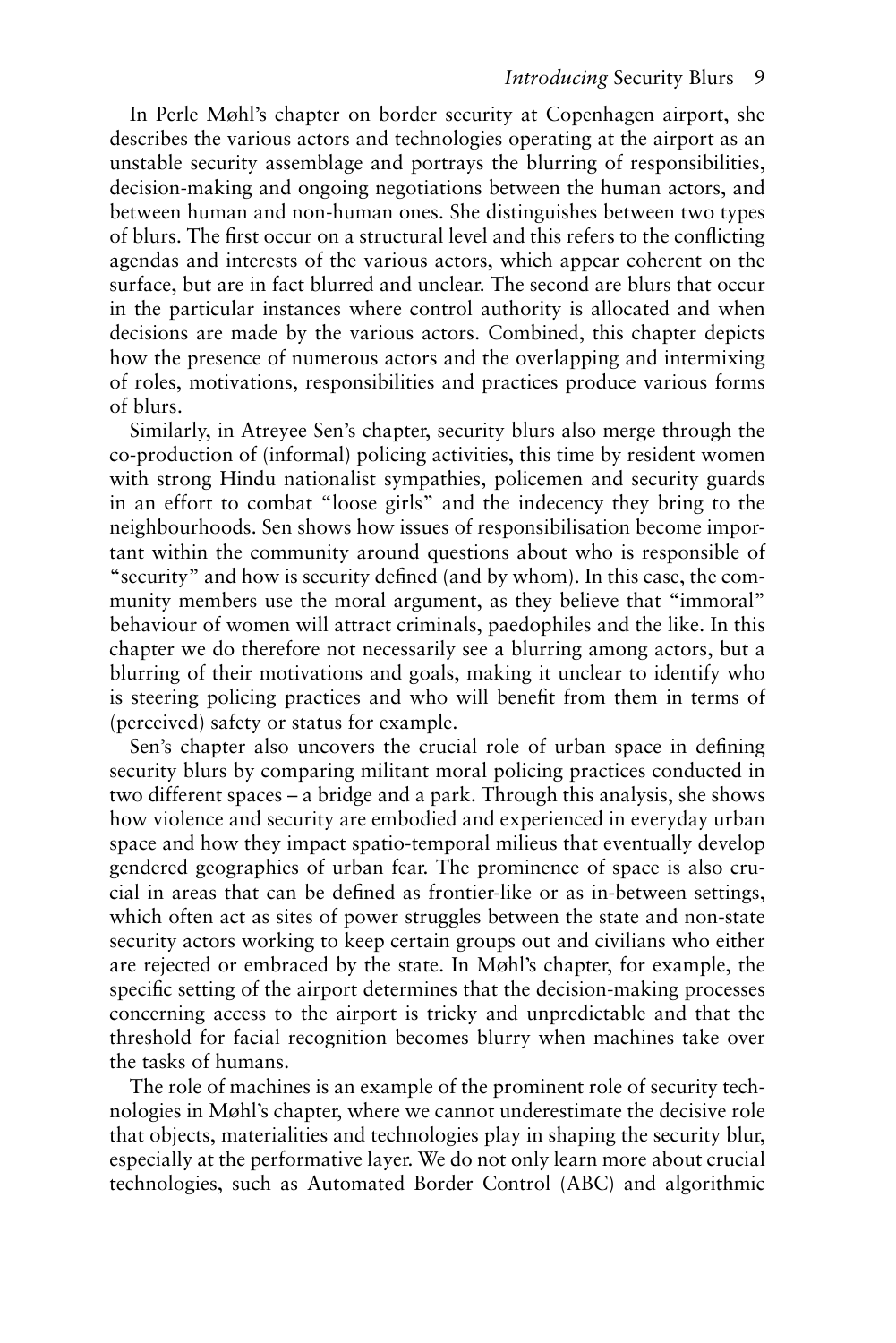thresholds, but also about how individuals interact with such technologies (human and non-human) and how this interaction plays a crucial role in the blurring. Møhl, for example, shows how human agents at times disagree with the decisions of the machine and questions are raised about the qualities of risk assessments.

In addition to machines, other non-human entities that surface in several chapters are weapons: their use and at times the normalisation of their presence. The use of weapons, or the ability of individuals to carry arms, brings us to another important aspect within the performative layer of security acts: the centrality of violence, especially in conjuring and gaining legitimacy and authority. Although various forms of policing and security are non-violent, violence – or the potentiality of it – emerges in all of the chapters, either as physical violence or as more structural as "embedded in the political and economic organization of our social world" (Farmer et al. 2006: 1686).

This is particularly evident in Helene Maria Kyed's chapter on contested sovereignty in Maputo, Mozambique, where she analyses the entanglements between civilian and state policing and how this results in both the blurring of types of policing actors as well as a blurring of community-based and state police practices. By focusing on two empirical examples – the theft of a mobile phone and a police uniform ceremony – she shows how the policing roles of the civilian agents and state police officers constantly blur through mutual interdependencies, entanglements and exchanges, and how these practices are equally infused with ongoing competition over power, benefits and legitimacy. By use of these rich empirical examples, Kyed shows that violence is part of the routinised aspects of everyday policing and plays a crucial role in asserting positions of power and overcoming uncertainty. Here too, we observe the crucial role of materialities: in the police uniform ceremony, she describes how uniforms and batons were first given to civilian agents within the community-policing programme, but were then forbidden, as they would look too similar to "real" police officers. This not only shows the immense symbolic power of the uniform, but also highlights how issues of legitimacy and sovereignty foreground such a blur.

Finally, Line Jakobsen and Lars Buur's chapter also addresses matters of violence and insecurity, this time in urban peripheries in La Paz, Bolivia. In their contribution, they demonstrate how community-policing practices have become entangled with local informal vigilante-like practices of ordermaking, and how these entanglements are largely shaped by the use of violence. They address the implications of the translation of a global security technology into a local setting and examine how "order-making" takes place and security becomes blurred in this process of implementation. By drawing from numerous interviews with local residents, they show how fear and insecurity reigns in these urban peripheral communities. Therefore, while global community-policing "blueprints" were intended to reduce crime and provide "security", they have morphed into new policing practices and structures which tend to produce more insecurity. This facet reaffirms that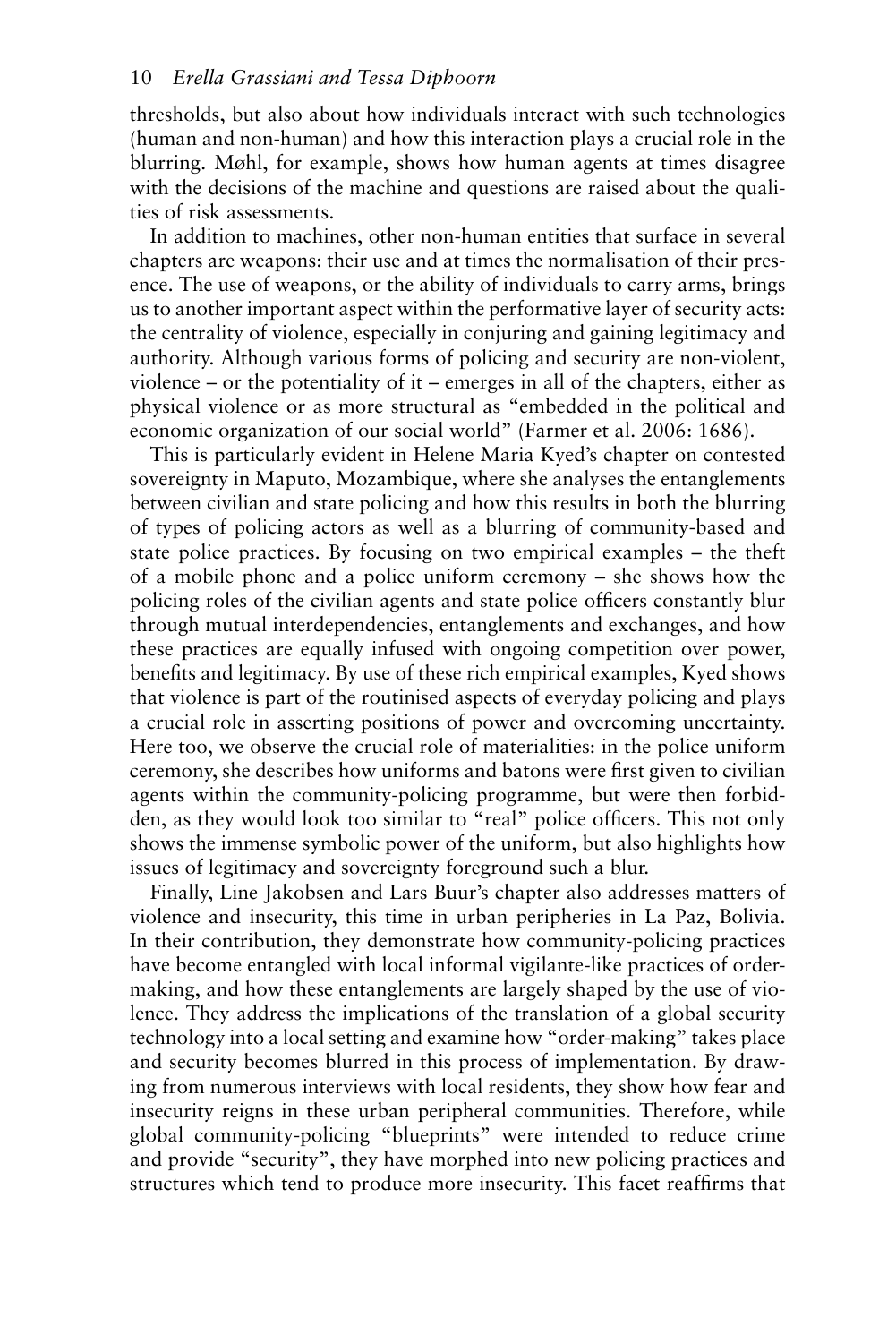security acts intrinsically have flip sides, and are always produced for *and* against someone, either an individual or collective, and this dimension is largely encapsulated in the third layer – the effective.

#### *The effective layer*

The effective layer refers to the effect of the security performance on the various actors involved. This includes the performers themselves (i.e. the security providers), but also the receivers, such as clients, members and citizens; both those that are "protected" and targeted. The main dimension of this effective layer concerns the feelings of safety, security, insecurity and feelings of uncertainty that can accompany security performances. To use the introductory example one last time, here one could investigate the way the public in the low-income neighbourhood perceives this patrol. Do some feel they are being targeted? Do others feel safer because of the visible patrols in the streets? And importantly, how does this work impact the security guards and the police officers accompanying them? Are certain ideas and skills transferred during such patrols? And does the cooperation change the status of the actors or the power relations between them? The answers to such questions are by definition fluid and should be analysed as processual and contextual. Only then, by examining such security blurs in detail, can we understand the security performance in its totality.

The chapter that addresses the effective layer head-on is the one by Laurens Bakker. In addition to examining the multitude of local security providers and the various roles that they claim and are ascribed, Bakker primarily analyses how such understandings of policing are infused with understandings of national citizenship and belonging. Furthermore, the *ormas* (societal organisations) play a pivotal role in deciding what and who is the "community", and thereby explicitly engage in exclusive practices, and how this results in a stratified form of citizenship. Bakker thus show how security providers are capable of setting conditions in terms of indigeneity, ethnicity, religion and locality, and how these elements impact upon the quality of citizenship of those affected.

In each of the contributions, we can clearly see that security acts prominently shape the lives of people in a multitude of ways. These can be the actual performers of security, such as the community policing agents in Maputo and La Paz, the security guards working at the Copenhagen airport, and the Hindu nationalist women in Mumbai; the citizens that live in neighbourhoods where policing practices are enacted, such as the residents of Maputo, the inhabitants of the *barrios* in La Paz, the people living in and working for non-governmental organisations in Port-au-Prince and of course, those that are specifically targeted by the security performance, such as the Palestinians working in Super-Israel, the "migrants" that are denied access to enter the Schengen area and the couples that are morally disciplined in various public spaces in Mumbai. Whether you are the performer,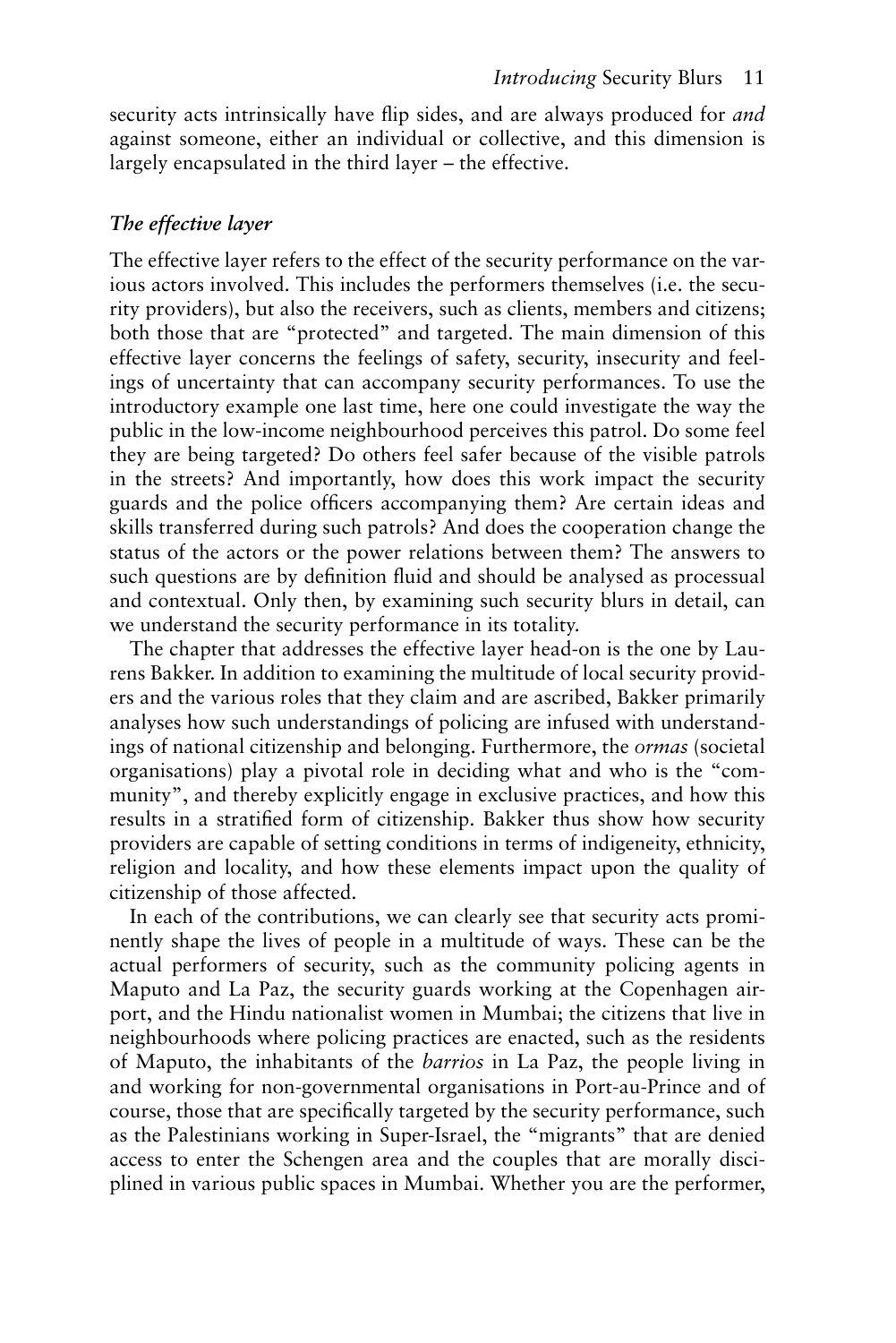receiver, target or bystander of a security performance, it impacts you and this highlights the differentially effective dimension of the security blur.

Another key effect that emerges from most of the chapters and that is particularly well captured by ethnographic research is the production of uncertainty and "not knowing": due to the various forms of blurring, it is often not clear what exactly is happening and who is doing what. This dimension strongly emerges in Møhl's chapter, where it is often unclear who is responsible for the decisions that are made, especially for the users of the airport. Yet this also results in frustration by the providers and the border guards, and features in their interactions with the various objects. This dimension of not knowing who belongs to whom and not being able to identify the political alliances between the different actors is a big factor Schuberth's chapter. This uncertainty is a crucial component of the effective domain of security blurs, and reaffirms the need to unpack them.

#### **A note on ethnography**

A final note we wish to make concerns the ethnographic dimension of this volume, which we believe ties all of the chapters together. All of the authors that contributed to this volume conducted in-depth ethnographic fieldwork in their respective localities. This is clearly evident from the rich empirical data that is presented – not only do we see abundant quotes from interviews, but also conversations and discussions between individuals, and extensive notes deriving from participant observation. The thick descriptions that are offered by the authors not only provide in-depth analytical perspectives, but also demonstrate the benefits from longitudinal research visits that are often conducted by anthropologists.

It is not our intention here to equate ethnographic fieldwork with anthropology, or to assume that ethnographic fieldwork is similarly understood and exercised by all of the contributors to this volume. In fact, the diverse forms of data portrayed here point towards the various ways in which we employ certain methods, the type of data that is yielded from such methods, and the way we use, interpret and analyse this data. Furthermore, we also do not wish to claim that an anthropological approach to security solely rests of ethnographic fieldwork.

However, we do want to emphasise that ethnographic fieldwork, in its various forms and styles, acts as a crucial tool in identifying, observing and analysing security blurs. Ethnographic fieldwork is a key dimension to understanding the core of any security performance and fully unravelling how the various layers – structural, performative and effective – take shape and emerge (see Hansen 2018). Some of the key facets that define ethnographic fieldwork are longitudinal stays and re-visits, learning the local language/ dialect, understanding tacit elements of people's behaviour, observing and participating with people in their everyday affairs, taking extensive notes of these observations, experiences and emotions, engaging in small talk, and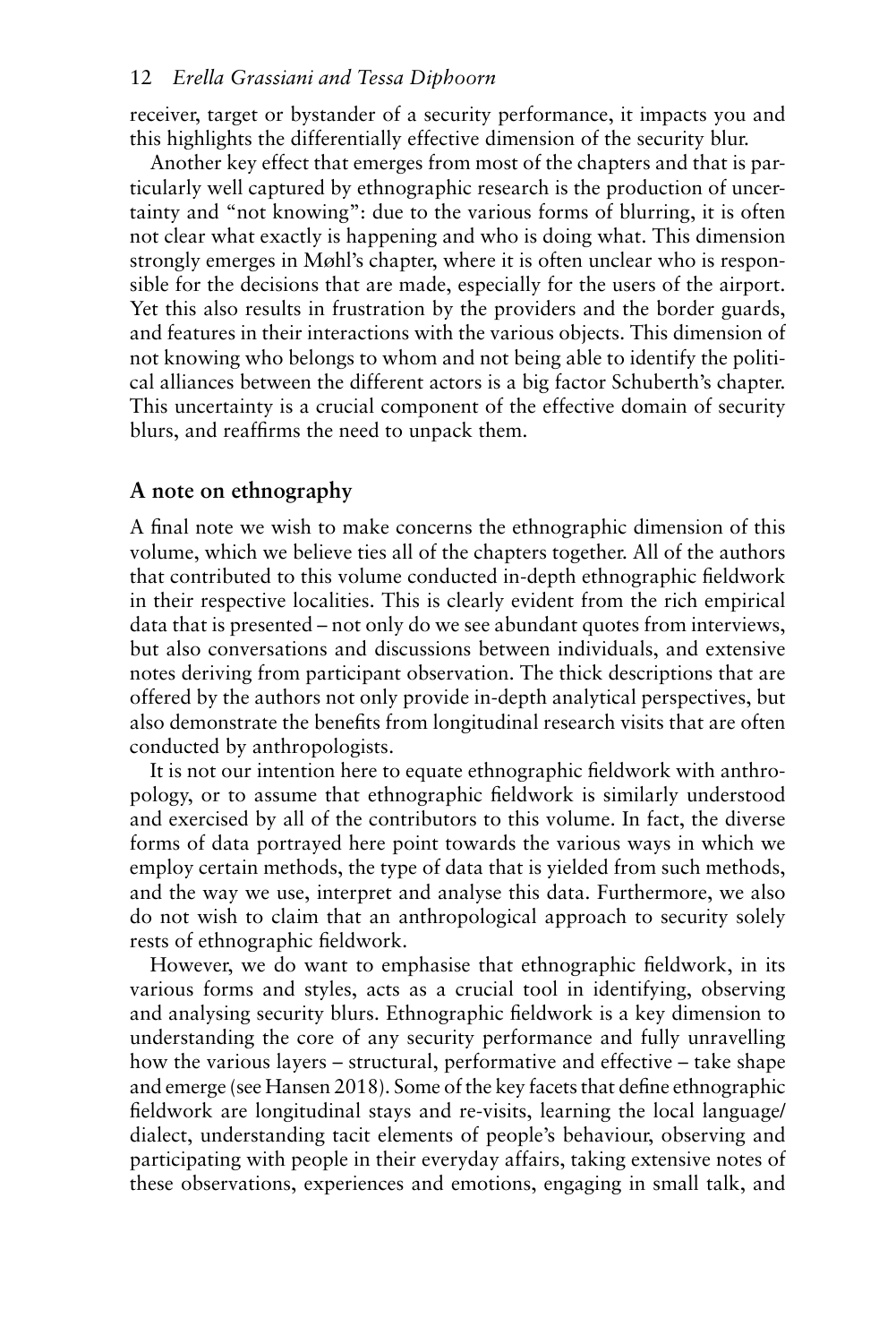conducting diverse types of interviews with people. These are all methods and techniques that allow the researcher to actually be present at the security performances and see the blurs come into being with her own eyes. It is primarily for this reason that we hope this volume will assist us in further developing an anthropological approach to security that is also beneficial for scholars outside the discipline.

#### **Notes**

- 1 This is a description by the first author.
- 2 [www.tel-aviv.gov.il/About/Pages/SELA.aspx,](http://www.tel-aviv.gov.il) accessed May 25 2018.
- 3[www.calcalist.co.il/local/articles/0,7340,L-3645934,00.html,](http://www.calcalist.co.il) accessed May 30 2018.

#### **References**

- Abrahamsen, Rita, and Michael C. Williams. 2009. "Security Beyond the State: Global Security Assemblages in International Politics". *International Political Sociology* 3 (1): 1–17.
- Albrecht, Peter. 2016. "Hybridisation in a Case of Diamond Theft in Rural Sierra Leone". *Ethnos* . [https://doi.org/10.1080/00141844.2016.1263229 .](https://doi.org)
- Albrecht, Peter, and Helene Maria Kyed, eds. 2015. *Policing and the Politics of*  Order-Making. New York: Routledge.
- Bakker, Laurens. 2015. "Illegality for the General Good? Vigilantism and Social Responsibility in Contemporary Indonesia". *Critique of Anthropology* 35 (1): 78–93.
- Ben-Ari, Eyal. 1998. *Mastering Soldiers: Conflict, Emotions and the Enemy in an Israeli Military Unit* . New York: Berghahn Books.
- Buur, Lars. 2006. "Reordering Society: Vigilantism and Expressions of Sovereignty in Port Elizabeth's Townships". *Development and Change* 37 (4): 735–757.
- Caldeira, Teresa P.R. 2000. *City of Walls: Crime, Segregation, and Citizenship in Sao*  Paulo. Berkeley: University of California Press.
- Colona, Francesco, and Rivke Jaffe. 2016. "Hybrid Governance Arrangements". *The European Journal of Developmental Research* 28 (2): 175–183.
- Denyer Willis, Graham. 2015. *The Killing Consensus: Police, Organised Crime and the Regulation of Life and Death in Urban Brazil*. Berkeley: University of California Press.
- Diphoorn, Tessa. 2016. *Twilight Policing: Private Security and Violence in Urban South Africa* . Berkeley: University of California Press.
- Diphoorn, Tessa, and Erella Grassiani. 2016. "Securitizing Capital: A Processual-Relation Approach to Pluralised Security". *Theoretical Criminology* 20 (4): 430–445.
- Diphoorn, Tessa, and Helene Maria Kyed. 2016. "Entanglements of Private Security and Community Policing in South Africa and Swaziland". *African Affairs* 115 (461): 710–732.
- Farmer, Paul, Bruce Nizeye, Sara Stulac, and Salmaan Keshavjee. 2006. "Structural Violence and Clinical Medicine". *PLoS Med* 3 (10): e449.
- Fassin, Didier. 2013. *Enforcing Order: An Ethnography of Urban Policing*. Cambridge: Polity Press.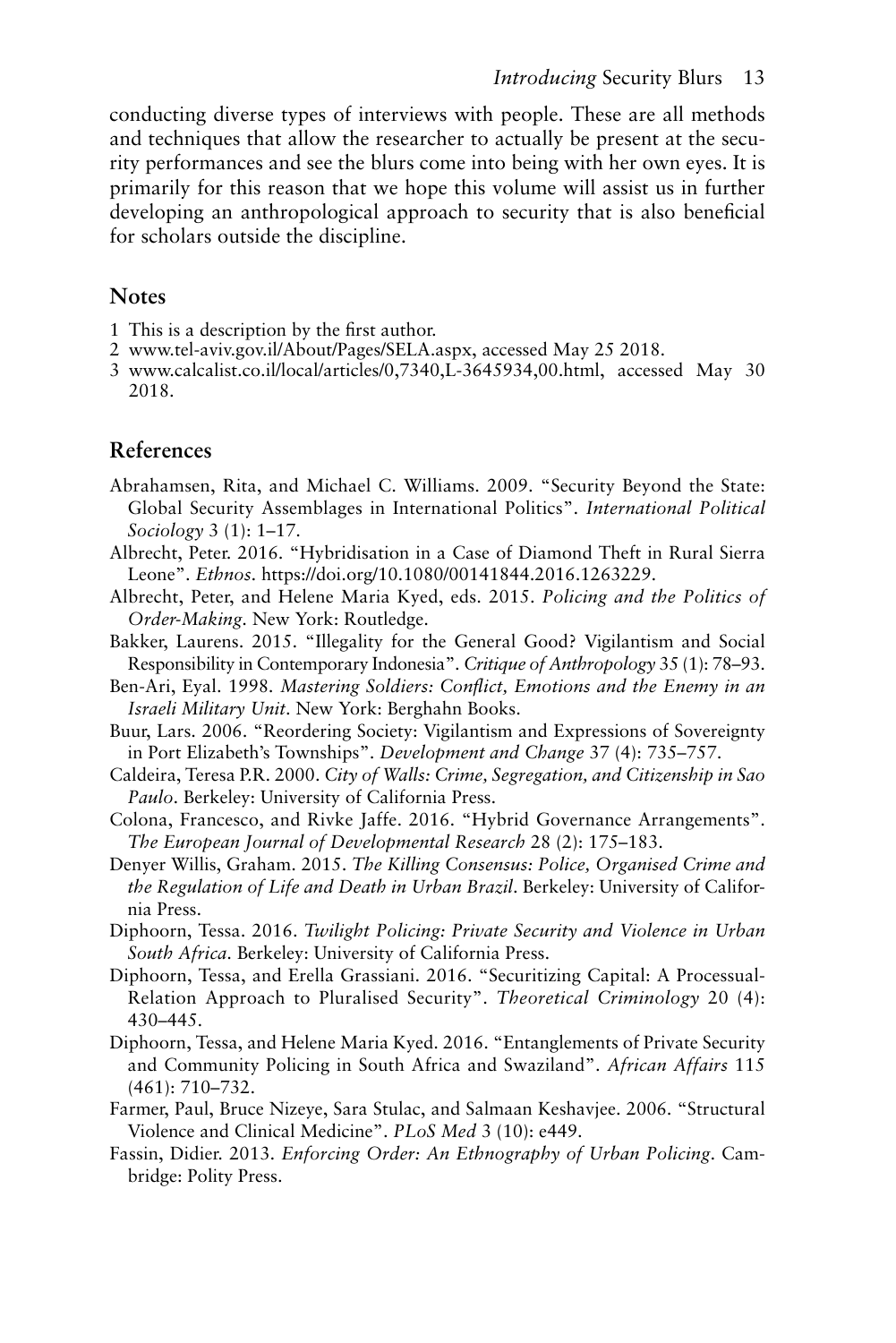#### 14 *Erella Grassiani and Tessa Diphoorn*

- Fassin, Didier, ed. 2017. *Writing the World of Policing: The Difference Ethnography Makes* . Chicago: University of Chicago Press.
- Feldman, Alan. 1991. *Formations of Violence: The Narrative of the Body and Political Terror in Northern Ireland*. Chicago: Chicago University Press.
- Garriot, William, ed. 2013. *Policing and Contemporary Governance: The Anthropology of Police in Practice* . New York: Palgrave MacMillan.
- Glück, Zoltán, and Setha Low. 2017. "A Sociospatial Framework for the Anthropology of Security". *Anthropological Theory* 17 (3): 281–296.
- Goldstein, Daniel. 2010. "Toward a Critical Anthropology of Security". *Current Anthropology* 51 (4): 487–517.
- Grassiani, Erella. 2013. *Soldering Under Occupation: Processes of Numbing Among Israel Soldiers in the Al-Aqsa Intifada* . New York: Berghahn Books.
- Grassiani, Erella, and Lior Volinz. 2016. "Intimidation, Reassurance, and Invisibility: Israeli Security Agents in the Old City of Jerusalem". *Focaal* 75: 14–30.
- Hansen, Rebecca. 2018. "Ethnographies of Security: Pushing Security Studies Beyond the Bounds of International Relations". *Qualitative Sociology*: 1–7. https://doi.org/10.1007/s11133-018-9384-0.
- Higate, Paul, and Mats Utas, eds. 2017. *Private Security in Africa: From the Global Assemblage to the Everyday* . London: Zed Books.
- Hurtado, Fina Anton, and Giovanni Ercolani. 2013. *Anthropology and Security Studies*. Univesidad de Murcia, Nottingham Trent University and College of William and Mary.
- Jauregui, Beatrice. 2016. *Provisional Authority: Police, Order, and Security in India* . Chicago: University of Chicago Press.
- Jensen, Steffen. 2008. *Gangs, Politics and Dignity in Cape Town*. Oxford: James Currey.
- Karpiak, Kevin. 2010. "Of Heroes and Polemics: 'The Policemen in Urban Ethnography'". *Political and Legal Anthropology Review* 33 (1): 7–31.
- Kyed, Helene Maria. 2009. "Community Policing in Post-war Mozambique *. Policing and Society* 19 (4): 354–371.
- Larkins, Erika Robb. 2017. "Guarding the Body: Private Security Work in Rio de Janeiro". *Conflict and Society* 3 (1): 61–72.
- Low, Setha. 2013. "Securitization Strategies: Gated Communities and Market-rate Co-operatives in New York". In *Policing Cities: Urban Securitization and Regulation in a 21st Century World*, edited by Randy K. Lippert and Kevin Walby, 222–230. London: Routledge.
- Maguire, Mark, Catarina Frois, and Nils Zurawski, eds. 2014. *The Anthropology of Security: Perspectives from the Frontline of Policing, Counter-terrorism and Bor*der Control. London: Pluto Press.
- Mynster Christensen, Maya. 2017. "Shadow Soldiering: Shifting Constellations and Permeable Boundaries in 'Private' Security Contracting". Conflict and Society 3 (1): 24–41.
- Neocleous, Mark, and George S. Rigakos, eds. 2011. *Anti-Security*. Ottawa: Red Quill Books.
- Nordstrom, Carolyn, and Antonius C.G.M. Robben, eds. 1995. *Fieldwork Under Fire: Contemporary Studies of Violence and Survival*. Berkeley: University of California Press.
- Pedersen, Axel Morten, and Martin Holbraad, eds. 2013. *Times of Security: Ethnographies of Fear, Protest and the Future*. London: Routledge.